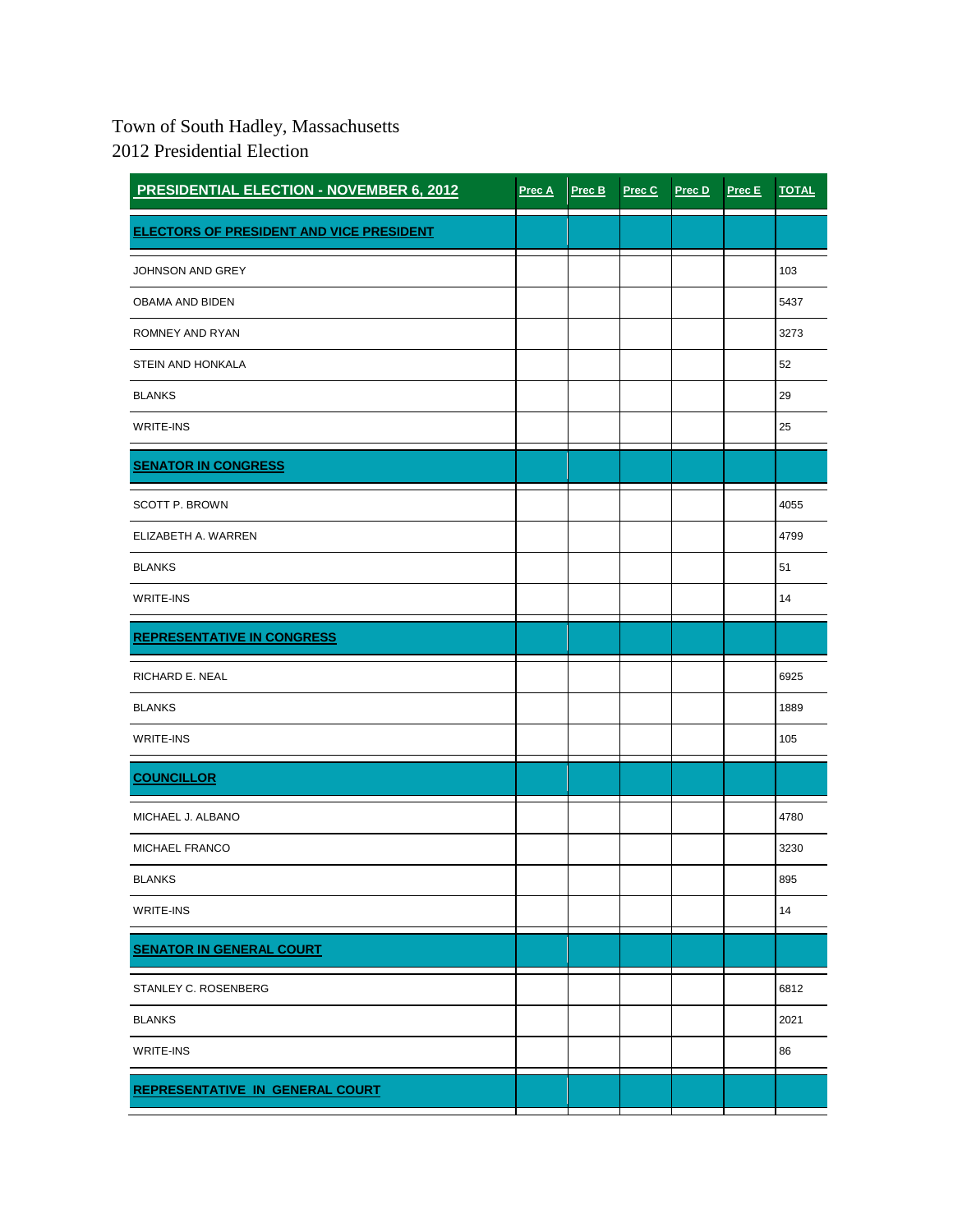| JOHN W. SCIBAK                                                   | 1425 | 1444 | 1538 | 1033 | 1489 | 6929 |
|------------------------------------------------------------------|------|------|------|------|------|------|
| <b>BLANKS</b>                                                    | 302  | 418  | 479  | 256  | 453  | 1908 |
| WRITE-INS                                                        | 26   | 12   | 15   | 6    | 23   | 82   |
| <b>CLERK OF COURTS</b>                                           |      |      |      |      |      |      |
| HARRY J. JEKANOWSKI, JR.                                         |      |      |      |      |      | 6377 |
| <b>BLANKS</b>                                                    |      |      |      |      |      | 2476 |
| <b>WRITE-INS</b>                                                 |      |      |      |      |      | 66   |
| <b>REGISTER OF DEEDS</b>                                         |      |      |      |      |      |      |
| MARY K. OLBERDING                                                |      |      |      |      |      | 4497 |
| <b>GEORGE R. ZIMMERMAN</b>                                       |      |      |      |      |      | 3016 |
| <b>BLANKS</b>                                                    |      |      |      |      |      | 1388 |
| <b>WRITE-INS</b>                                                 |      |      |      |      |      | 18   |
| <b>REGISTER OF PROBATE</b>                                       |      |      |      |      |      |      |
| MICHAEL J. CAREY                                                 |      |      |      |      |      | 6380 |
| <b>BLANKS</b>                                                    |      |      |      |      |      | 2481 |
| <b>WRITE-INS</b>                                                 |      |      |      |      |      | 58   |
| <b>QUESTION 1 - Small Businesses in Repairing Motor Vehicles</b> |      |      |      |      |      |      |
| <b>YES</b>                                                       |      |      |      |      |      | 6703 |
| <b>NO</b>                                                        |      |      |      |      |      | 1001 |
| <b>BLANKS</b>                                                    |      |      |      |      |      | 1215 |
| <b>QUESTION 2 - Death With Dignity</b>                           |      |      |      |      |      |      |
| YES                                                              |      |      |      |      |      | 4244 |
| $NO$                                                             |      |      |      |      |      | 4383 |
| <b>BLANKS</b>                                                    |      |      |      |      |      | 292  |
| <b>QUESTION 3 - Medical Use of Marijuana</b>                     |      |      |      |      |      |      |
| YES                                                              |      |      |      |      |      | 5411 |
| NO.                                                              |      |      |      |      |      | 3103 |
| <b>BLANKS</b>                                                    |      |      |      |      |      | 405  |